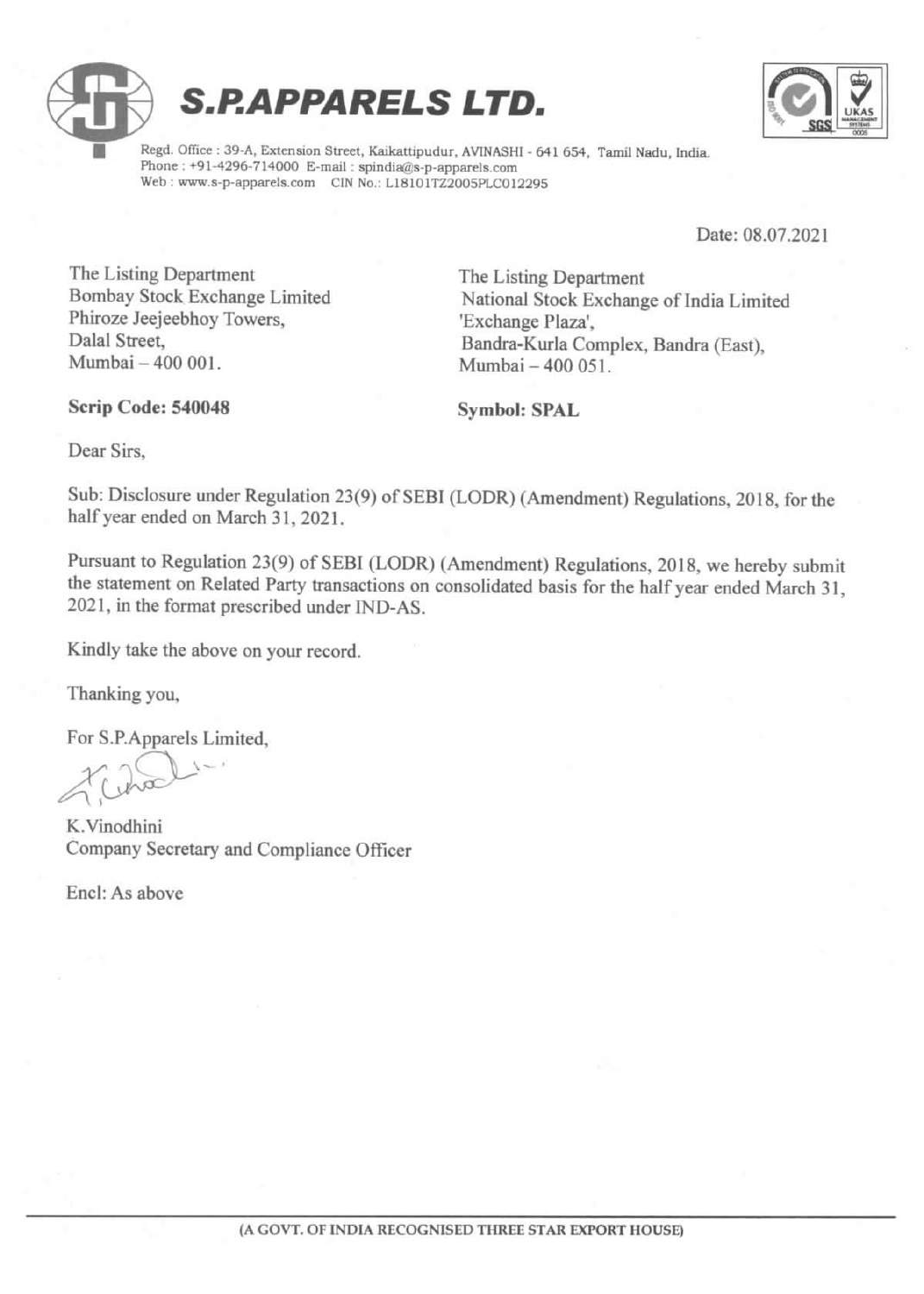## Consolidated Statement of Related Party Transactions

- (A) Relationships
- Subsidiary Companies:
- 1. Crocodile Products Private Limited
- 2. S.P. Apparels UK (P) Ltd

## Enterprises owned or significantly influenced by Key Management Personnel or their relatives

- l. Poornam Enterprises Private Limited
- 2. S.P.Lifestyles
- 3. S P Superfine Cotton Mills Private Limited
- S.P.Retail Brand Limited
- 5. S.P.Textiles

## Other Related Parties with whom transactions have taken place during the year

NIL

## Key Management Personne!

| 1. Mr.P.Sundararajan | - Managing Director                                 |
|----------------------|-----------------------------------------------------|
| 2. Mrs.S.Latha       | - Executive Director (Wife of Mr.P.Sundararajan)    |
| 3. Mr.S.Chenduran    | - Non-Executive Director (Son of Mr.P.Sundararajan) |
| 4. Mrs.P.V.Jeeva     | - Chief Executive Officer - Garment Division        |
| 5. Mr.V.Balaji       | - Chief Financial Officer                           |
| 6. Mrs.K.Vinodhini   | - Company Secretary and Compliance Officer          |